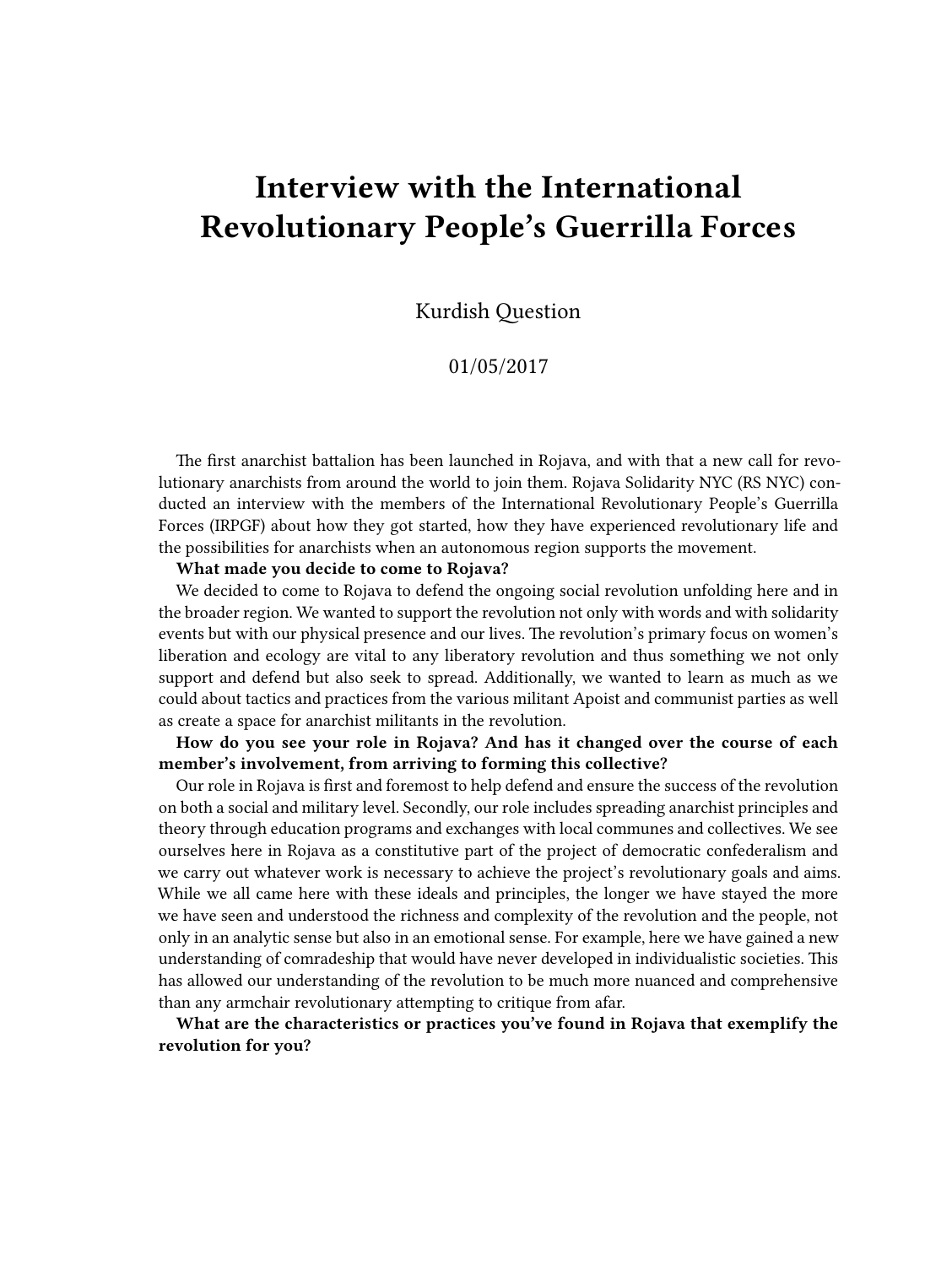One of the main characteristics and practices that exemplify the revolution and its ideals include the Tekmil, which is the term for the revolutionary practice of criticism and self-criticism implemented into the PKK by Öcalan and now used in revolutionary institutions in both the social and military spheres. The tekmil is used for several purposes: to ensure that people are continuously improving themselves and their relationships with those around them, as a means of resolving differences and tensions in a healthy and effective way, to keep the goals of a shared revolutionary horizon at the forefront of the struggle, and to restrict hierarchical relationships from forming within autonomous groups. Other main characteristics include collective life, women's empowerment and defense, people's defense, pluralism (religious, ethnic), efforts to bridge ethnic conflicts (reconciliation), and politics being an integral part of life for many. All of these characteristics have worked together to enable a heterogeneous population of human beings to not only liberate and defend themselves but also confront and work to reconcile conflicts that threaten their own solidarity. To us, this type of continual struggle to advance the emancipation of all is what it means to be revolutionary.

## **How do you see the Rojava Revolution in relation to anarchist struggles around the world?**

The Rojava Revolution, much like the revolution in Chiapas in the 90's, is one of indigenous peoples not only standing up against colonizers and imperialists, but also seeking to transcend capitalism and the nation-state. The Rojava Revolution and its principles are in line with those of anarchism and provides hope to other indigenous communities around the world who are co-struggling against their oppression and for their liberation. For example, Şehîd Kawa Amed was a native American and NoDAPL activist who traveled to Rojava to show his solidarity with the revolution and ultimately give his life for the cause. It is people like this who reveal the interconnectedness of indigenous and anarchist struggles around the world and fill us with the inspiration and determination to keep the struggle alive.

#### **What are the larger goals of this organization?**

Beyond supporting and defending the revolution in Rojava, we as IRPGF seek to advance the cause of anarchism around the world and continue the armed struggle until world revolution. In the meantime, we aim to create a training base in the region explicitly for anarchists to come, train, and prepare for the revolution both here and on their home fronts. We hope that this base will serve as a collective space where anarchists can come to learn a variety of revolutionary skills, spanning from the social to the guerrilla. Additionally, with the creation of this group, we aim to inspire more anarchists to come to the region and show physical solidarity for the revolution. For those anarchists that are unable to come for reasons outside their control, we hope that they can still support us and the revolutionary movements around the world through local solidarity actions and other creative means.

#### **What would be the ideal outcomes for IRPGF?**

Ideal outcomes first include the success of the revolution in Rojava and the spread of anarchist revolution and insurrection in every neighborhood around the world. Additionally, an anarchist base that can act as a center for revolutionary living and training for the foreseeable future would also be ideal. See you all in Rojava.

#### **How did you come to the conclusion to make this group?**

During the Spanish Civil War, tens of thousands of international volunteers and revolutionaries traveled to Spain from as far as China to show their solidarity and give their lives for a revolution that unfortunately proved to be unsuccessful. During the Syrian Civil War today, less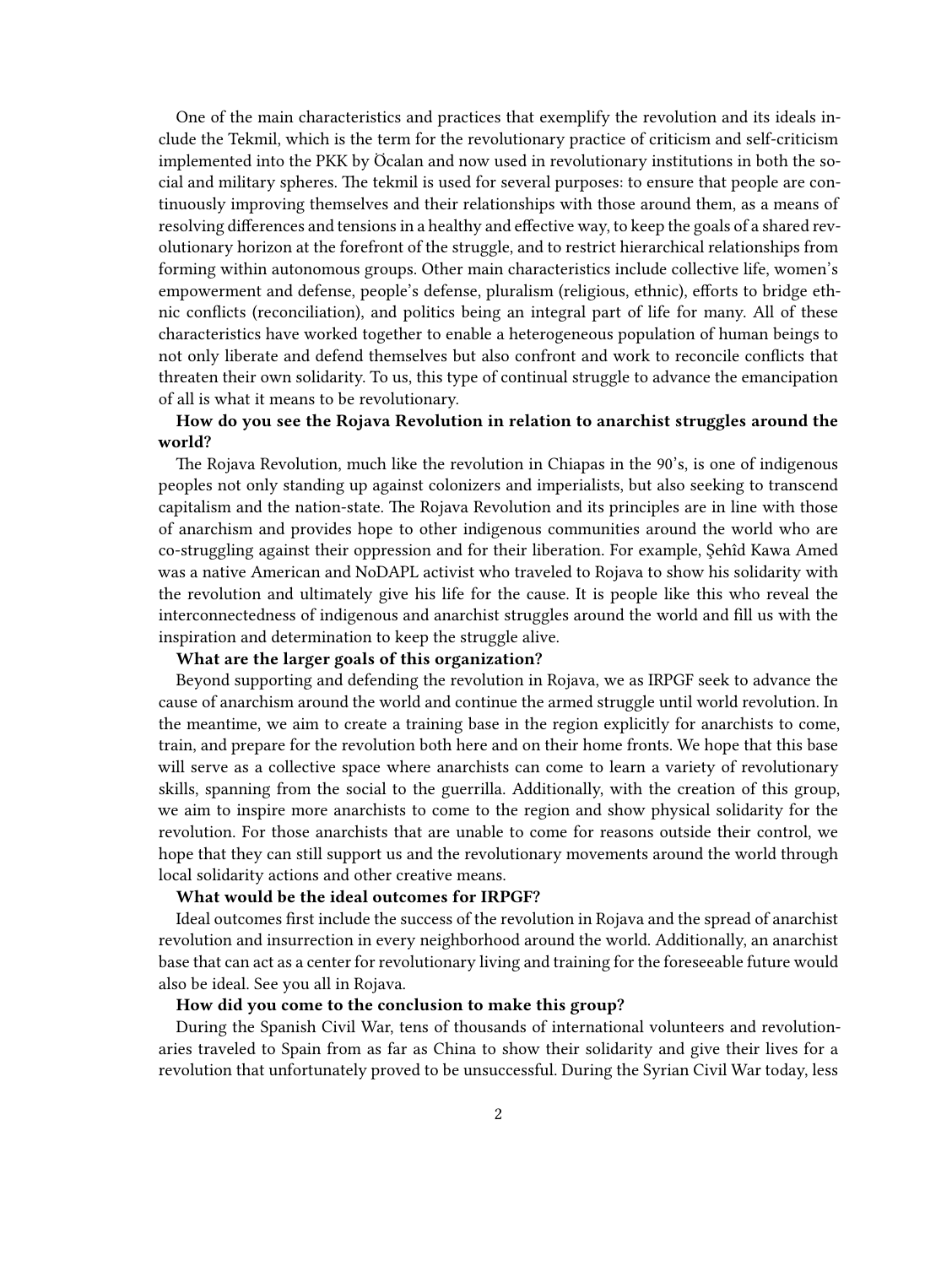than a thousand international revolutionaries have come to support and defend the ongoing social revolution in Rojava. We asked ourselves — how could it be that in the age of the Internet, air travel, and a thus vastly interconnected world was there such a lack of substantial international solidarity. We have heard criticisms from those who pay lip service to the Spanish Civil War, yet attempt to shame those that travel to Rojava with terms such as adventurists, imperialists, racists, and more. However, it is precisely those who level such critiques and do not show their physical solidarity here in Rojava who are the real racists, islamophobes, and imperialists. Instead of risking their comfort, privilege, and craft beer, they remain on their cushions, enjoying the material comforts provided by the imperialist and colonialist powers that have created the fascist monsters in this region. Thus, we came to the conclusion to make this group in order to fill the vacuum left by the anarchists who had yet to do so.

## **Have there been any particular scenes or anecdotes that have reaffirmed your impressions of or commitments to the revolutionary project in Rojava?**

One of the most vivid scenes occurred when one of our comrades was staying with a family and a woman of the family began to tell our comrade about her experience with receiving education from and getting involved with the Mala Jin. She related how it changed her life, how she was able to revolutionize her perception of herself as a human being, and how a world of possibilities had opened up for her. Her eyes while discussing this are something that our comrade will never forget. Still, our comrade notes that one mostly experiences the revolutionary spirit in day to day life and those moments of true liberation don't come from the institutions that have been set up but from the cultural changes that have occurred, which are almost impossible to capture with words.

Another event occurred on the eve of Nevroz. During the night, the city streets were full of fires usually consisting of burning tires. People were gathered around them chanting, singing and dancing. This was the day that for decades had been repressed and forbidden for Kurds in Syria and Turkey. Now it was celebrated openly as a day of cultural expression and liberation with great joy and excitement. While we were riding around the city in our pick up truck waving, shouting and occasionally shooting off AK's with our comrades, a large convoy of cars appeared. They were packed with people who were hanging out the windows and even on the roofs of the vehicles waving flags, chanting and shouting. Some were shooting tracer rounds from their weapons since there were no fireworks for the festivities. We quickly pulled into the convoy and drove around the city for hours honking the horn, waving to the people gathered on the streets or looking from their balconies and windows and blasting revolutionary music. During the evening we stumbled upon a large fire with many young children holding hands, jumping up and down while singing and dancing. In front of the fire was a group of young girls of all ages holding their hands up in the victory symbol and jumping up and down shouting "Jin, Jiyan, Azadî!" or "Women, Life, Freedom!" Some of our comrades got emotional as the girls shouted with such joy and freedom. One comrade looked over and said that even if the revolution is defeated, it would not have been in vain for this was the revolution victorious.

Lastly, a scene that cannot be left unmentioned is that of one of the şehîd ceremonies (essentially a funeral) for one international and two local comrades. Even though it was just two people from the region that had passed, the entire village and surrounding villages came to the ceremony. All of the people came with their various YPG, YPJ, and related flags, all while yelling powerful chants of 'Şehîd Namirin! (Martyrs don't die!) and 'Bi can, bi xwîn, em bi te re ne ey şehîd! (With soul, with blood, we are with you şehîd!' They came together, cried together, and experienced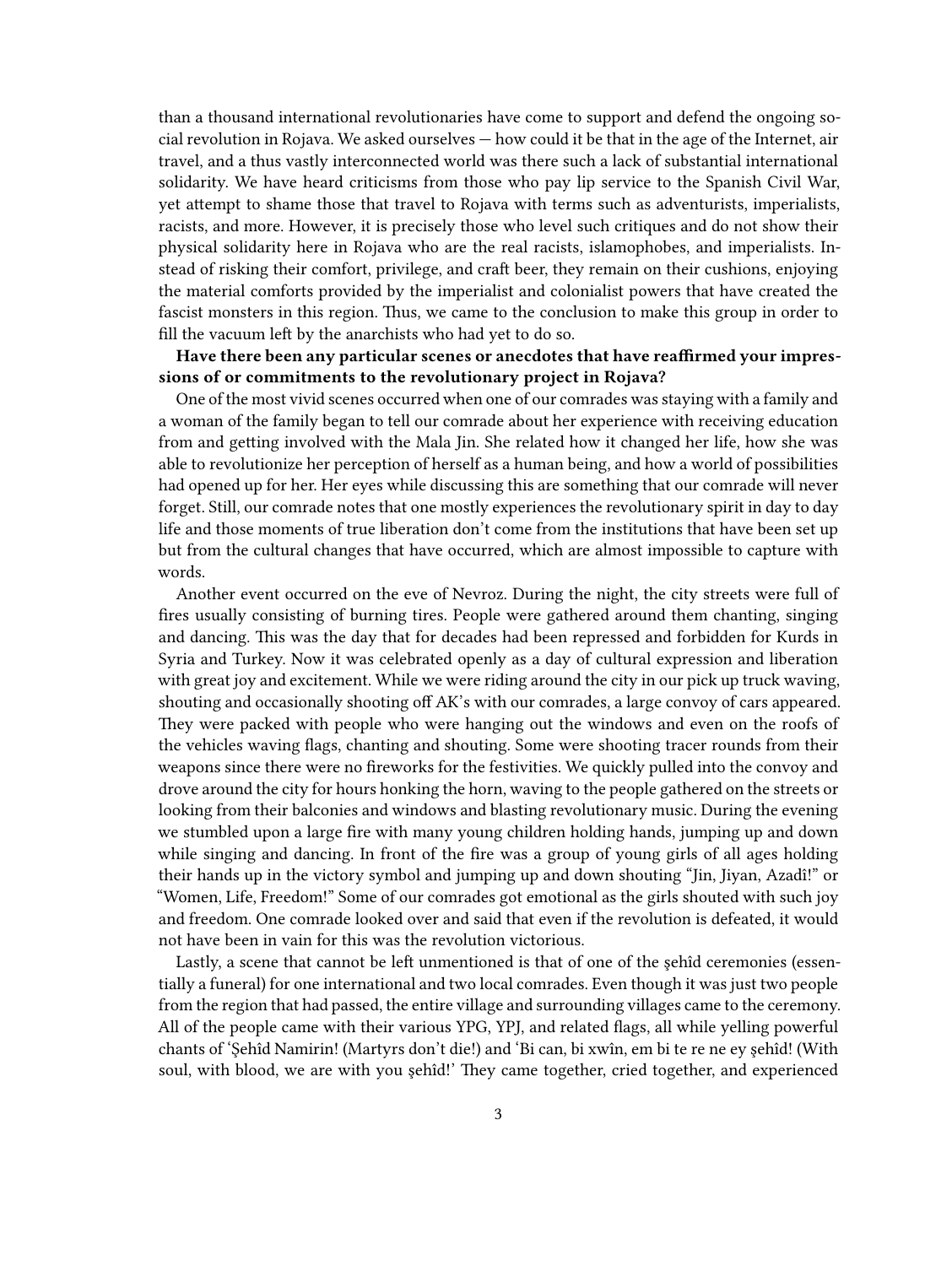the death of a loved one together. This is due to the fact that death is still a very communal event here; people know that a death in the community does not just affect the individual, rather it affects everyone as each individual makes up part of the whole. Further, they understand the need for physical solidarity with each other, which was thoroughly exemplified by the attendance of the HPC, or the community defense militias — consisting mainly of women ready to help defend their community from anyone that attempts to infringe on its autonomy, whether it be daîş, the asayîş, or even the YPG. Scenes and anecdotes such as these not only remind us why we fight and but also fill us with hope that the revolution will both continue to flourish in the region and spread to the rest of the world.

#### **What do you see as the greatest threat to the revolution?**

The greatest threats to the revolution comes from various fronts: counterrevolutionary forces; imperialist forces and/or colonial forces such as Turkey, USA, Assad, Russia, Iran, and Barzani — KDP/ENKS; religious/ethnic sectarianism; and a liberal, statist outcome of the revolution. As individual anarchists and as a collective under the name IRPGF, we will combat these threats and do everything possible to ensure their destruction if they take a strike at the revolution. For any anarchist interested in becoming a part of IRPGF, this is a prerequisite.

## **How would you like to position IRPGF in relation to struggles internationally?**

IRPGF: From Chile to Greece, anarchist groups have risen and answered the call of armed struggle. In other areas where armed struggle is not yet possible, anarchists have creatively developed infrastructure and projects that truly address social issues when no one else would. We see ourselves as a part of these larger anarchist movements and we extend our support and solidarity to the anarchists who currently struggle both in and outside of the confines of the state. We also honor and praise the brave anarchists around the world who have given their lives to defeat oppression in all of its forms. In the long term, we hope to create a network of armed anarchist groups around the world who can jointly struggle against capitalism and the state.

### **Did coming to Rojava change how you see the nature of the anarchist struggle?**

IRPGF: Anarchist struggle without praxis is not struggle. Therefore, with a unified understanding of theory and praxis necessary for revolution, we have seen how taking up arms changes the struggle and our relationship to it and to one another. The severe lack of international anarchist support is both shameful and indicative of a larger problem within the anarchist movement the unwillingness to truly put one's life on the line for the struggle. Thus, beyond all the self deception, delusion and congratulatory anarchist politics is the very truth of the struggle; that in order to change the world one must be willing to risk their lives, their comfort and their privilege. What this entails is of course relative to the area you are organizing in. For example, if people in your area are experiencing heavy ICE raids, begin sabotaging these raids by any means possible. If mosques are being attacked by far right extremists, form groups to help prevent such attacks and expel fascists from the area. Pick up a gun if necessary. Stand in front of a gun if necessary. If one is not ready to do this, they, in our opinion, cannot call themselves a revolutionary.

## **What sorts of skills and practices would you recommend anarchist revolutionaries develop to help them further the struggle?**

IRPGF: Considering that revolution will contain both social and military aspects, we suggest that to prepare adequately and further the struggle, people must learn to live communally and develop the skills to carry out armed struggle. This is precisely the reason we see it as imperative that we create a base in the region for anarchists to travel to and do just that.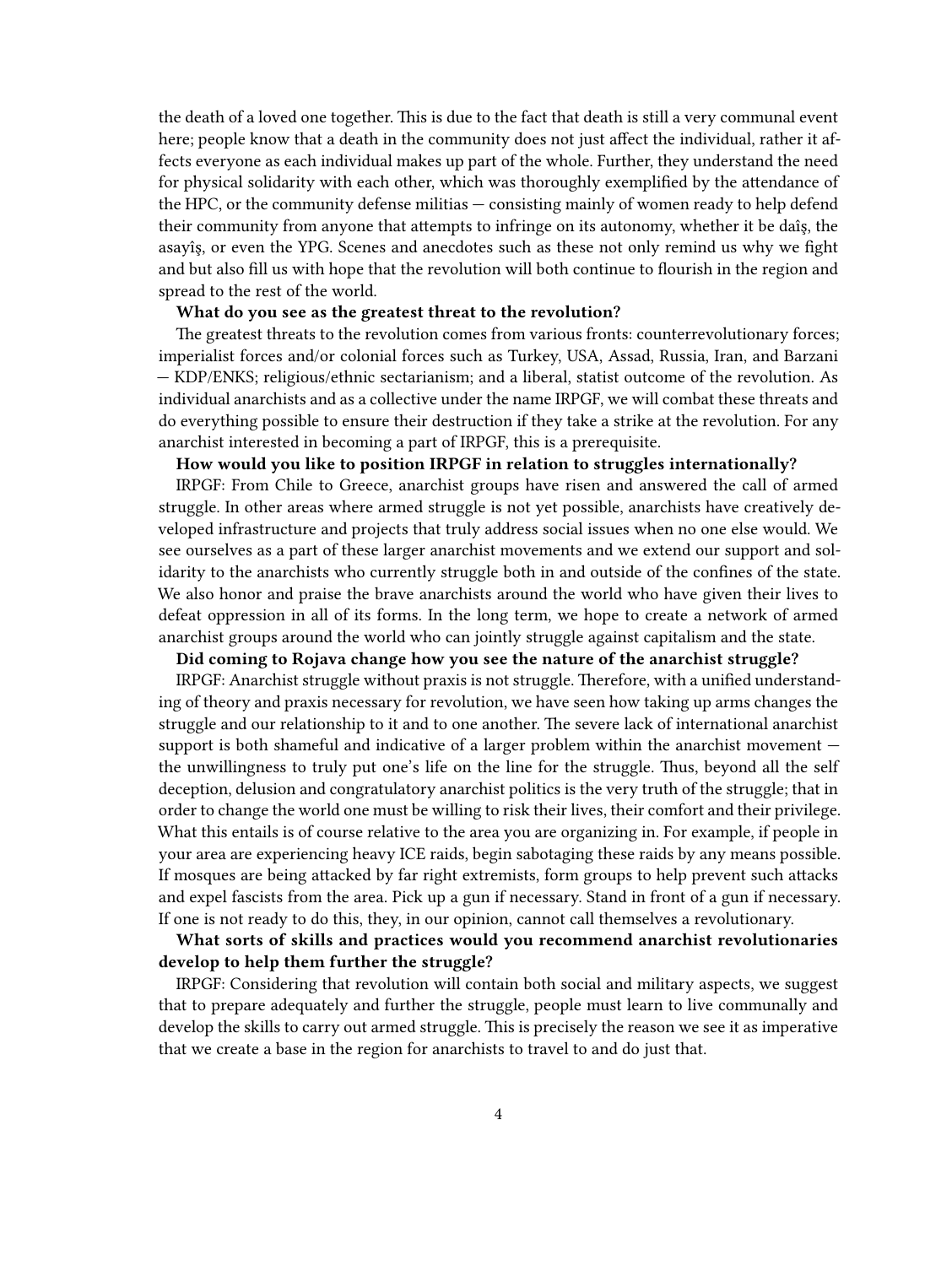## **There are many groups around the world right now hoping to bring the practices of the Rojava Revolution back home. What sort of advice would you give them?**

First, some advice is to be aware of the local contexts and develop programs specific to not only the current but historical local contexts. Second, to defeat the imposed alienation of both the State and Capital, it is important to find a way to develop means of spending time with each other that create and maintain truly revolutionary relationships. Experiencing life communally is an essential part of existing in Rojava and a key factor in the people's ability to continually rise up and defend each other when necessary. People here care about those around them in a much deeper sense than the capitalist concept of simply scratching each other's backs. To recreate this sense of community in Western societies we will first need to revolutionize ourselves and our relationships with each other. Call outs on social media need to be done away with. Baseless egos and smugness need to be done away with. Those attitudes have done nothing but further stagnate the movement. Bring yourself back down to the level of those around you, begin to perceive the movement as more than just something to boost your self-esteem, and struggle. Until this is done, a revolution will not be possible. So, spend time with each other. If you see problems in your comrades' behavior, address them as a group that cares about each other's improvement as revolutionary human beings, rather than taking it to Facebook and denouncing them publicly. Create groups that enable people to begin to rely on each other again instead of the State. Get to know your neighbors and their problems. Don't think of yourself as better or separate from the general populous, as a real revolution needs to flow up from the people. Hold neighborhood assemblies that allow for projects to develop around local needs and put your lives on the line for others. Develop decentralized defense militias that can go to war with the State and its lackeys (cops, boneheads, etc.). In short, this is a time in the West when anarchism may either succeed or fail completely and the path it will take is in all of our hands.

## **What are the best ways for people back home to join in your mission and support your work?**

Of course, the best way for anarchists back home to join in our mission and work would be to come to Rojava and join the struggle directly. However, we are well aware that this is not possible for everyone and understand the need for ways to support us from afar. One simple yet crucial way to do so would be to join or create a local Rojava Solidarity group and help fund raise for our military and medical supplies. Bleeding out is the number one killer here and blood coagulates such as cellox are unfortunately in short supply. That and generally spreading awareness about the revolution and anarchist participation in it would be very helpful. Of course, continuing to advance the anarchist movement in your own neighborhoods and fighting shoulder-to-shoulder with the oppressed wherever you are will help the overarching mission and work of anarchism as well.